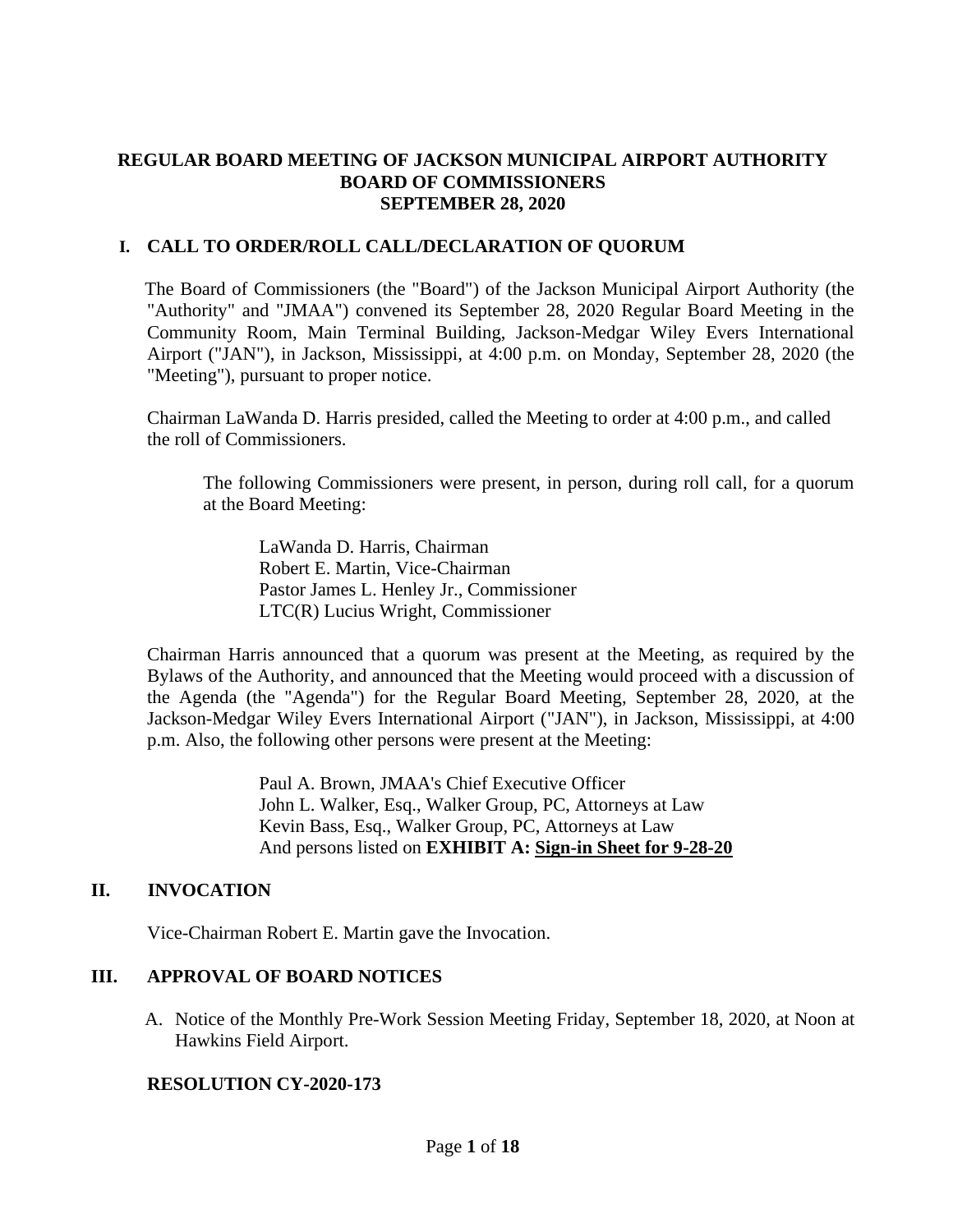## **APPROVAL OF THE NOTICE OF THE SEPTEMBER 18, 2020 PRE-WORK SESSION MEETING AT HAWKINS FIELD AIRPORT**

After discussion and review, and upon the motion made by Vice-Chairman Martin, seconded by Commissioner LTC(R) Wright, and approved by a unanimous vote, the following Resolution was made and entered.

**RESOLVED**, that the Board hereby approves the Notice of the September 18, 2020 Pre-Work Session Meeting at Hawkins Field Airport.

Yeas: Harris, Henley, Martin, Wright Nays: None Abstentions: None

September 28, 2020

## **IV. APPROVAL AND EXECUTION OF MINUTES**

- A. Board of Commissioners Regularly Scheduled Monthly Work Session of the Board of Commissioners Meeting, Thursday, August 20, 2020, at 8:30 a.m. at Jackson-Medgar Wiley Evers International Airport.
- B. Board of Commissioners Regularly Scheduled Board Meeting, Monday, August 24, 2020, at 4:00 p.m., at Jackson-Medgar Wiley Evers International Airport.
- C. Board of Commissioners Special Board Meeting, Thursday, August 27, 2020, at 4:30 p.m., at Hawkins Field Airport.

## **RESOLUTION CY-2020-174**

## **APPROVAL OF THE MINUTES OF THE: (I) AUGUST 20, 2020 REGULAR WORK SESSION; (II) AUGUST 24, 2020 REGULAR BOARD MEETING; AND (III) AUGUST 27, 2020 SPECIAL MEETING**

After discussion and review, and upon the motion made by Commissioner LTC(R) Wright, seconded by Vice-Chairman Martin, the Minutes of the: (i) August 20, 2020 Regular Work Session; (ii) August 24, 2020 Regular Board Meeting; and (iii) August 27, 2020 Special Meeting, were approved by a majority vote, 3-0-1, of the Commissioners, and the following Resolution was made and entered.

**RESOLVED**, that the Board hereby approves the Minutes of the: (i) August 20, 2020 Regular Work Session; (ii) August 24, 2020 Regular Board Meeting; and (iii) August 27, 2020 Special Meeting as presented, and directs that said Minutes be filed in the appropriate Minute Book and Records of the Authority.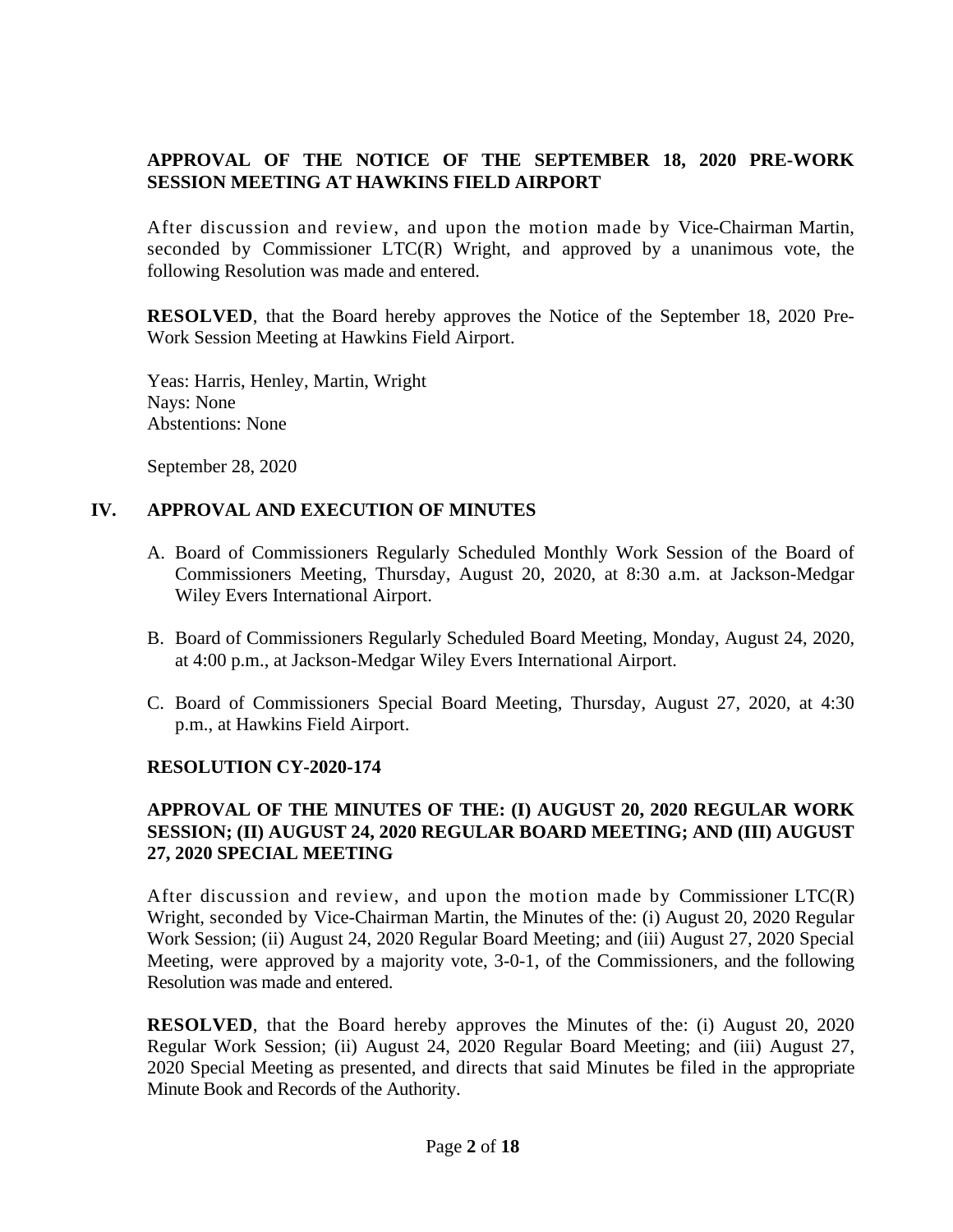Yeas: Harris, Martin, Wright Nays: None Abstentions: Henley

September 28, 2020

### **V. PUBLIC COMMENTS**

There were no public comments.

#### **VI. REPORTS**

#### **A. Report from the Chairman**

Chairman Harris announced that she would reserve her report for an outgoing message that she will provide at the end of the Board Meeting.

#### **B. Chief Executive Officer**

#### **Employee Acknowledgements**

Mr. Paul Brown, CEO, announced the recognition of several JMAA employees. First, he announced Ms. Janet Hilliard, Information Systems Analyst, as one of the JMAA Employees of the Month. He then informed the Board that Ms. Hilliard was absent from work that current week.

Next, Mr. Brown announced that Mr. Shadrick Benjamin, IT Specialist, is also a JMAA Employee of the Month and requested that Mr. Benjamin approach the podium. Mr. Brown thanked Mr. Benjamin for his outstanding duty and attention to detail during the implementation of the JET-A program. His work included a full setup of a completely live simulator environment utilized by students who attended the JET-A program. The JET-A program was very exciting. Continuing, Mr. Brown said that Mr. Benjamin worked overtime during the weekend and late nights to make sure the JET-A program was done expeditiously and, as a result, the program went off without a hitch. He stated that the program was a fantastic success, and the kids benefited from the program.

Next, Mr. Brown presented Mr. Benjamin with a certificate from JMAA and thanked him for his service. The Board of Commissioners and others in attendance applauded and congratulated Mr. Benjamin. Following, the JMAA Board, along with Mr. Brown, took a photograph with Mr. Benjamin.

Mr. Brown then informed the Board that JMAA participated in the Jackson State University Golf tournament as an advertisement opportunity and placed  $3<sup>rd</sup>$  in the tournament. The JMAA Board then took a photograph with Mr. Brown and the third-place trophy.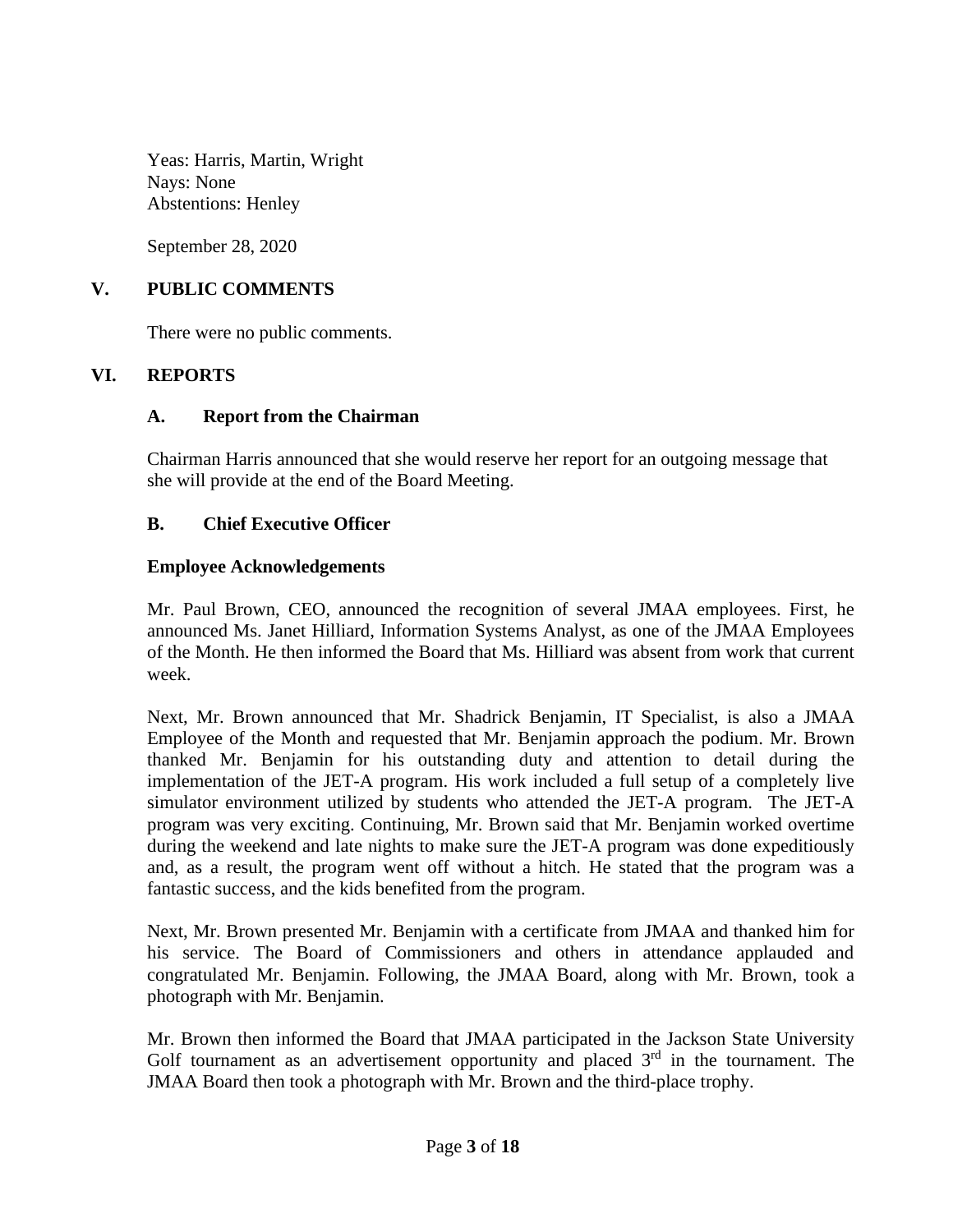## **1***.* **Airport Project Manager Summary, Period Ending August 31, 2020 …………………………………………………………………………..Page 1<sup>1</sup>**

Mr. Paul A. Brown, CEO, directed the Board's attention to the Airport Project Manager Summary ("APMS"), found on pages 1-13 in the September 28, 2020 Regular Board Meeting Packet, and distributed to the Board before the September 28, 2020 Regular Board Meeting.

Further, Mr. Brown listed the Projects in the Airport Project Manager Summary as to both JAN and Hawkins Field Airport ("HKS"). The APMS was provided to the Board and discussed during the September 24, 2020 Work Session. There was no additional discussion.

# **2***.* **Airport Activity Statistics Report, Period Ending August 31, 2020 ………………………………………………………………………......Page 14**

Mr. Brown directed the Board's attention to the Airport Activity Statistics Report ("AASR"), found on pages 14-32 in the September 28, 2020 Regular Board Meeting Packet, and distributed to the Board before the September 28, 2020 Regular Board Meeting. Mr. Brown announced that the passenger statistics report relates to passengers and operations at both JAN and HKS. The AASR was provided and discussed during the September 24, 2020 Work Session. There were no questions from the Board.

# *3. Disadvantaged Business Enterprise Report*

Next, Mr. Brown gave the following statistics as to contracts with Minority/Women/Disadvantaged Business Enterprises ("M/W/DBEs") and City of Jackson based businesses during August 2020:

- Direct and Indirect Payments to M/W/DBEs Firms: 68% of the Total Amount of Eligible Payments; and
- Payments to City of Jackson, MS-based firms: 54% of the Total Amount of Eligible Payments.

# *4. Staff Reports*

There were no Staff Reports.

# *5. Consultant Reports*

There were no Consultant Reports.

## **C. Attorney**

 $1$  The page numbers herein are the page numbers contained in the Meeting Packet which is attached as an Exhibit to the September 28, 2020 Regular Board Meeting ("Meeting") Minutes.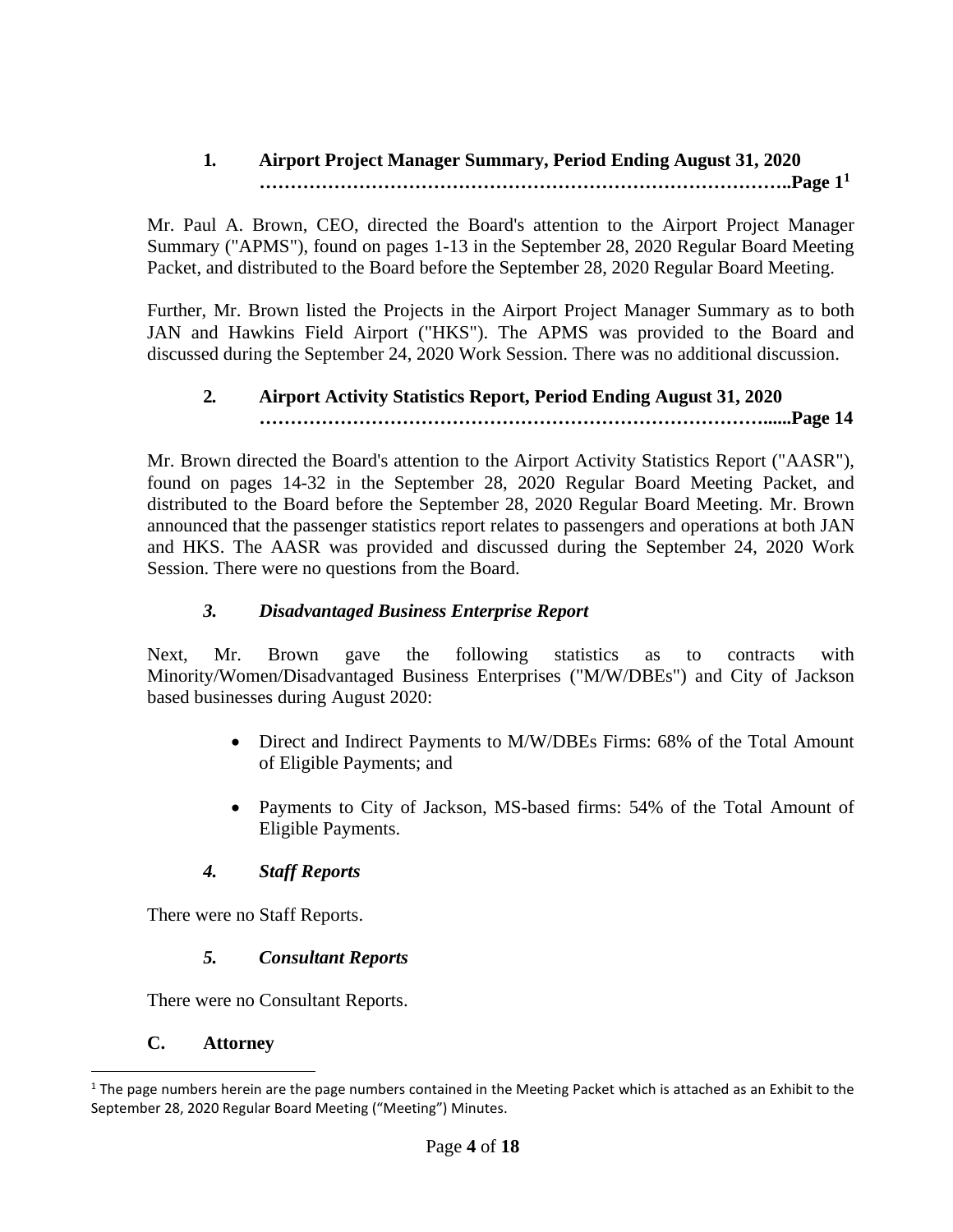Next, Attorney Walker announced there was one (1) matter that he believes the Board should consider during an Executive Session. Therefore, he recommended that the Board enter into Closed Session to discuss the issue at an appropriate time.

## **VII. ACTION ITEMS**

### **A. Financial Matters**

## **1. Financial Reports for August 2020:**

*a. Balance Sheet: Accept…………………………………….........Page 33*

Mr. Brown directed the Board's attention to the Balance Sheet for August 2020, which was included in the September 28, 2020 Regular Board Meeting Packet and was discussed at the September 24, 2020 Work Session. There were no additional questions. Mr. Brown requested that the Board adopt a Resolution accepting the Balance Sheet for August 2020.

#### **RESOLUTION CY-2020-175**

#### **RESOLUTION ACCEPTING/APPROVING THE AUGUST 2020 BALANCE SHEET**

Upon motion by Vice-Chairman Martin, seconded by Commissioner LTC(R) Wright, the following **RESOLUTION** was made and approved by a majority vote 3-1-0.

**WHEREAS,** the Board of Commissioners (the "Board") of the Jackson Municipal Airport Authority (the "Authority") reviewed and considered the Authority's Balance Sheet for the month and period ending August 31, 2020, which is included in the Regular Board Meeting Packet at pages 33-34, and was distributed to the Board before the September 28, 2020 Regular Board Meeting.

**IT IS, THEREFORE, RESOLVED** that the Board hereby accepts and approves the Balance Sheet for August 2020.

Yeas: Harris, Martin, Wright Nays: Henley Abstentions: None

September 28, 2020

*b. Income Statement: Accept……………………………………..Page 35*

Next, Mr. Brown directed the Board's attention to the Income Statement for August 2020, which was included in the September 28, 2020 Regular Board Meeting Packet and was discussed during the September 24, 2020 Work Session. There were no additional questions.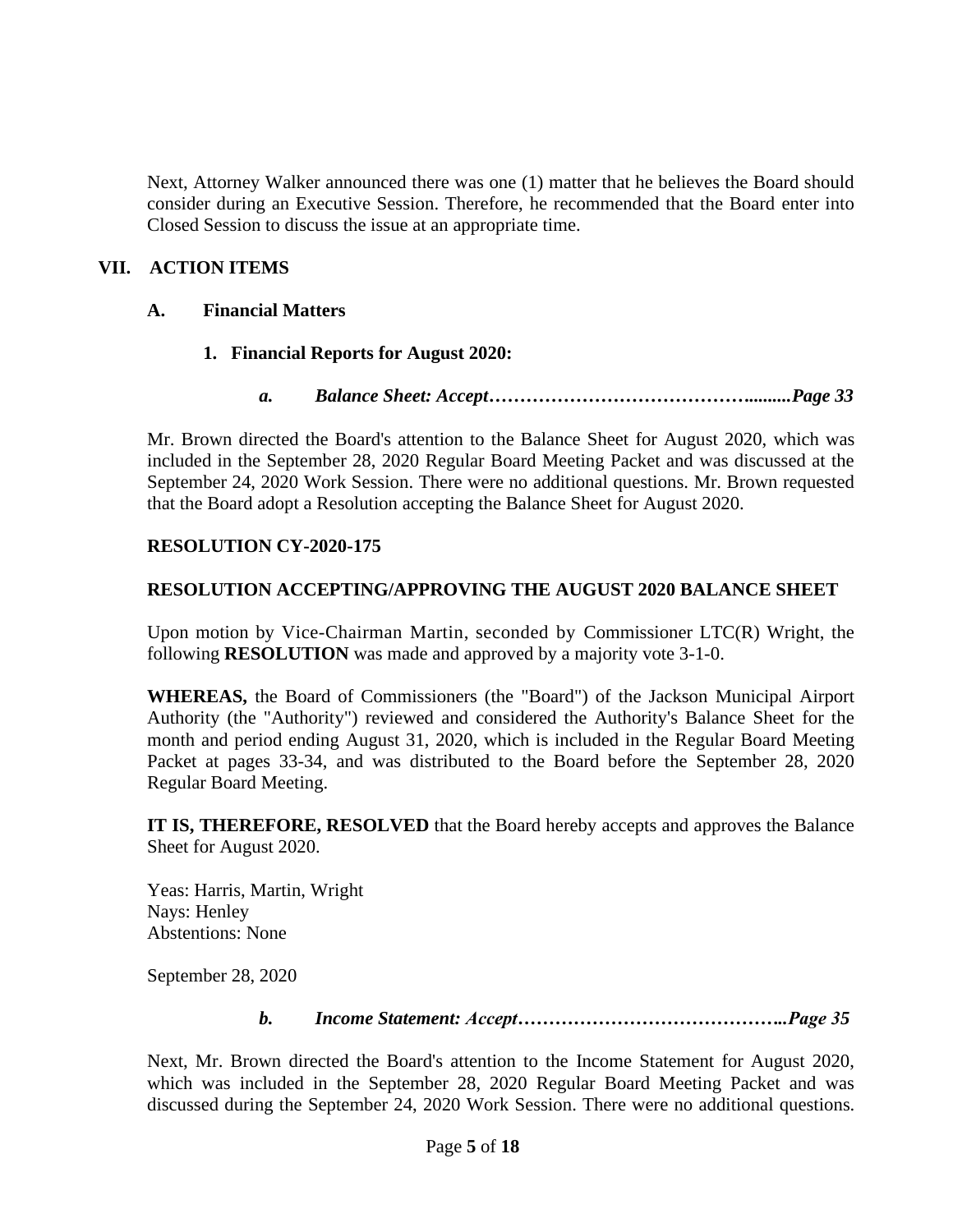Mr. Brown requested that the Board adopt a Resolution accepting the Income Statement for August 2020.

### **RESOLUTION CY-2020-176**

## **RESOLUTION ACCEPTING/APPROVING THE AUGUST 2020 INCOME STATEMENT**

Upon motion by Vice-Chairman Martin, seconded by Commissioner LTC(R) Wright, the following **RESOLUTION** was made and approved by a majority vote 3-1-0.

**WHEREAS,** the Board of Commissioners (the "Board") of the Jackson Municipal Airport Authority (the "Authority") reviewed and considered the Authority's Income Statement for the month and period ending August 31, 2020, which is included in the Regular Board Meeting Packet at pages 35-37, and was distributed to the Board before the September 28, 2020 Regular Board Meeting.

**IT IS, THEREFORE, RESOLVED** that the Board hereby accepts and approves the Income Statement for August 2020.

Yeas: Harris, Martin, Wright Nays: Henley Abstentions: None

September 28, 2020

#### *c. Claims Docket for August 2020: Approve……………..……....Page 38*

Then, Mr. Brown directed the Board's attention to the Claims Docket for August 2020, which was included in the Regular Board Meeting Packet and discussed during the September 24, 2020 Work Session. Commissioner LTC(R) Wright asked if the videos provided for in the Claims Docket were complete and if the Board can see them. In response, Mr. Brown informed the Board that Staff would have the videos to Commissioner LTC(R) Wright before exiting the Meeting. Mr. Brown then requested that the Board adopt a Resolution accepting the Claims Docket for August 2020.

#### **RESOLUTION CY-2020-177**

#### **RESOLUTION ACCEPTING/APPROVING THE AUGUST 2020 CLAIMS DOCKET**

Upon motion by Vice-Chairman Martin, seconded by Commissioner LTC(R) Wright, the following **RESOLUTION** was made and approved by a majority vote 3-1-0.

**WHEREAS,** the Board of Commissioners (the "Board") of the Jackson Municipal Airport Authority (the "Authority") reviewed and considered the Authority's Claims Docket for the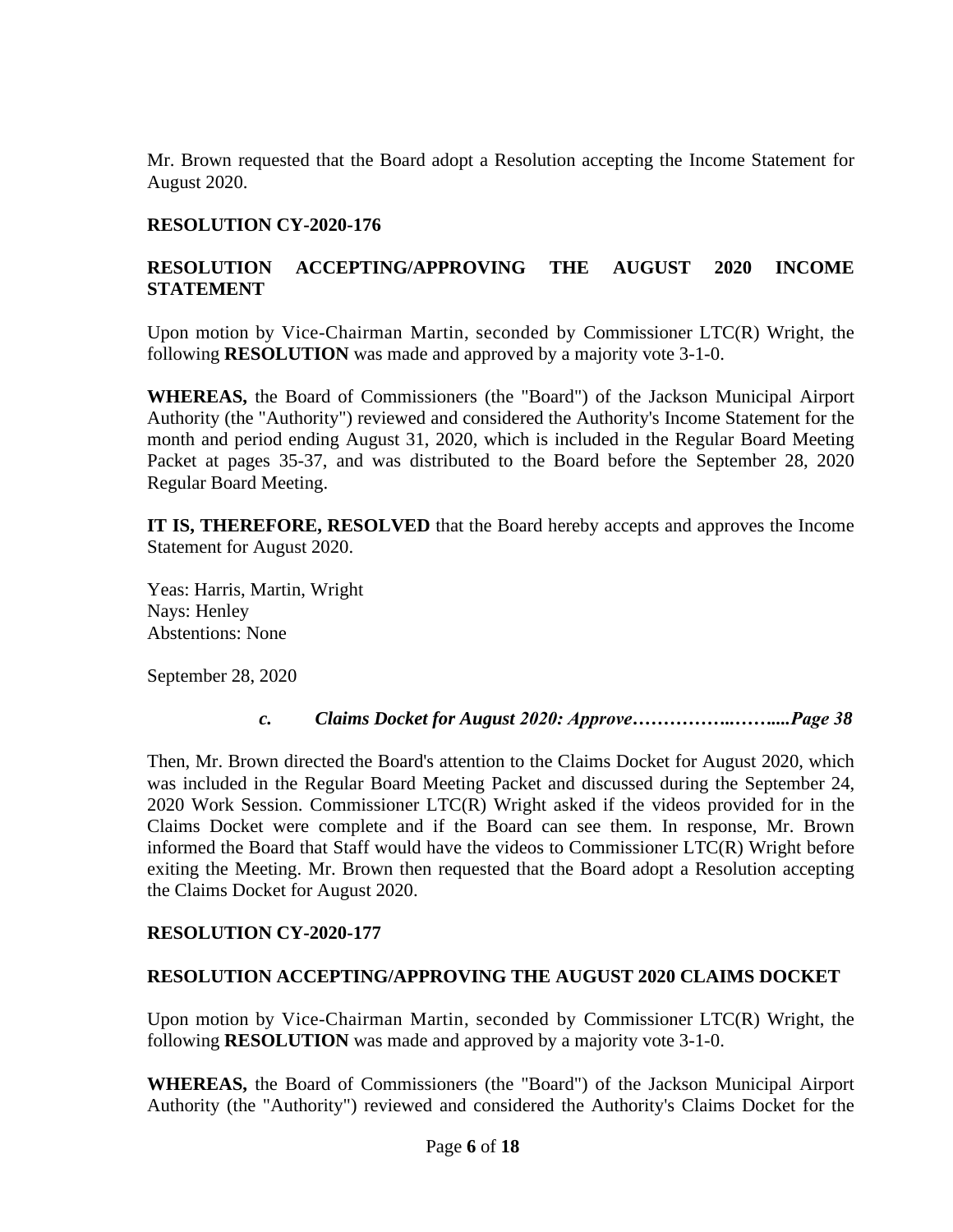month and period ending August 31, 2020, which is included in the Regular Board Meeting Packet at pages 38-41, and was distributed to the Board before the September 28, 2020 Regular Board Meeting.

**IT IS, THEREFORE, RESOLVED** that the Board hereby authorizes payment of the claims appearing on the August 2020 Claims Docket for \$1,486,548.98.

Yeas: Harris, Martin, Wright Nays: Henley Abstentions: None

September 28, 2020

## **B. Construction Projects**

*1. West Concourse Roof Replacement, JAN: (i) Authorization to Award the Bid Regarding the Replacement of the West Concourse Roofing System of the Terminal Building; (ii) Approval to Enter into a Construction Agreement with M&S Roofing; and (iii) Approval to Increase the Total Construction Project Budget……………..………………….….…………………....Page 42*

In response to Commissioner LTC(R) Wright's inquiry, Mr. Brown informed the Board that the project is scheduled to begin in November 2020 and scheduled to be complete sometime in May 2021.

## **RESOLUTION CY-2020-178**

**RESOLUTION: (I) AUTHORIZING JACKSON MUNICIPAL AIRPORT AUTHORITY'S ("JMAA") STAFF TO AWARD THE BID REGARDING THE REPLACEMENT OF THE WEST CONCOURSE ROOFING SYSTEM OF THE TERMINAL BUILDING TO M&S ROOFING COMPANY, INCORPORATED; (II) APPROVING JMAA TO ENTER INTO A CONSTRUCTION AGREEMENT WITH M&S ROOFING; AND (III) APPROVAL TO INCREASE THE TOTAL CONSTRUCTION PROJECT BUDGET**

Upon motion by Vice-Chairman Martin, seconded by Commissioner LTC(R) Wright, the following **RESOLUTION** was made and approved by a unanimous vote 4-0-0.

**WHEREAS**, the Board has considered the request of Jackson Municipal Airport Authority's ("JMAA") Staff for: (i) authorization to award the bid for the replacement of the West Concourse Roofing system of the Terminal Building at Jackson-Medgar Wiley Evers International Airport ("JAN") to M&S Roofing Company, Incorporated, a Mississippi Company headquartered in Pearl, MS, ("M&S Roofing") in the amount of \$1,020,904.00; (ii) approval to enter a Construction Agreement ("Agreement") with M&S Roofing, after JMAA's Legal Counsel successfully negotiates and drafts the Agreement; and (iii) approval to increase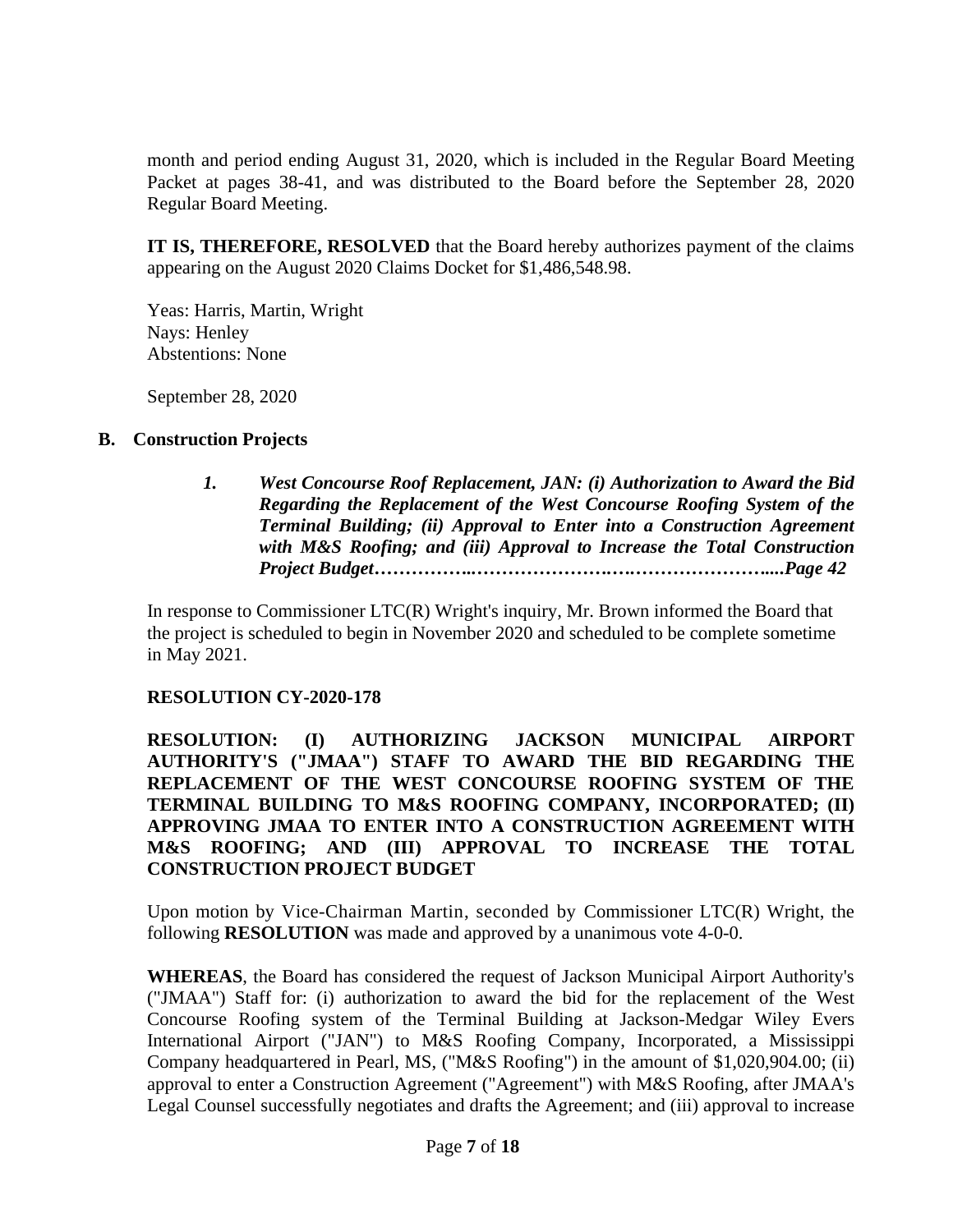the project budget by \$455,000.00 using JMAA funds, for a total construction project budget of \$1,209,862.91.

**WHEREAS**, M&S Roofing will contract with Environmental Management for roof demolition services. Environmental Management shall receive 7.12% of the amounts paid to M&S Roofing; and

**WHEREAS**, the Board finds that such requests, which are explained in Memorandum No. CP 2020-24, dated September 28, 2020, found at pages 42-45 of the Meeting Packet, ought to be granted.

**IT IS, THEREFORE, RESOLVED** that JMAA's Staff is: (i) authorized to award the construction bid for the replacement of the West Concourse Roofing system of the Terminal Building at Jackson-Medgar Wiley Evers International Airport ("JAN") to M&S Roofing Company, Incorporated, a Mississippi Company headquartered in Pearl, MS, ("M&S Roofing") in the amount of \$1,020,904.00; (ii) approved to enter a Construction Agreement ("Agreement") with M&S Roofing, after JMAA's Legal Counsel successfully negotiates and drafts the Agreement; and (iii) approved to increase the project budget by \$455,000.00 using JMAA funds, for a total construction project budget of \$1,209,862.91; and

**IT IS, THEREFORE, FURTHER RESOLVED** that M&S Roofing shall contract Environmental Management for roof demolition services. Environmental Management shall receive 7.12% of the amounts paid to M&S Roofing; and

**IT IS, THEREFORE, FURTHER RESOLVED** that such requests are fully explained in Memorandum No. CP 2020-24, dated September 28, 2020, found on pages 42-45 of the Meeting Packet.

Yeas: Harris, Henley, Martin, Wright Nays: None Abstentions: None

September 28, 2020

## **C. Procurements**

None.

## **D. Service Agreements**

*1. Solid Waste Management and Recycling Services, JAN: Authorization to (i) Advertise a Request for Bids for Solid Waste Management and Recycling Services for JAN and HKS Airport; (ii) Approve the Total Project Budget; and (iii) Approve a Two-Year (2) Term Agreement…..………………Page 46*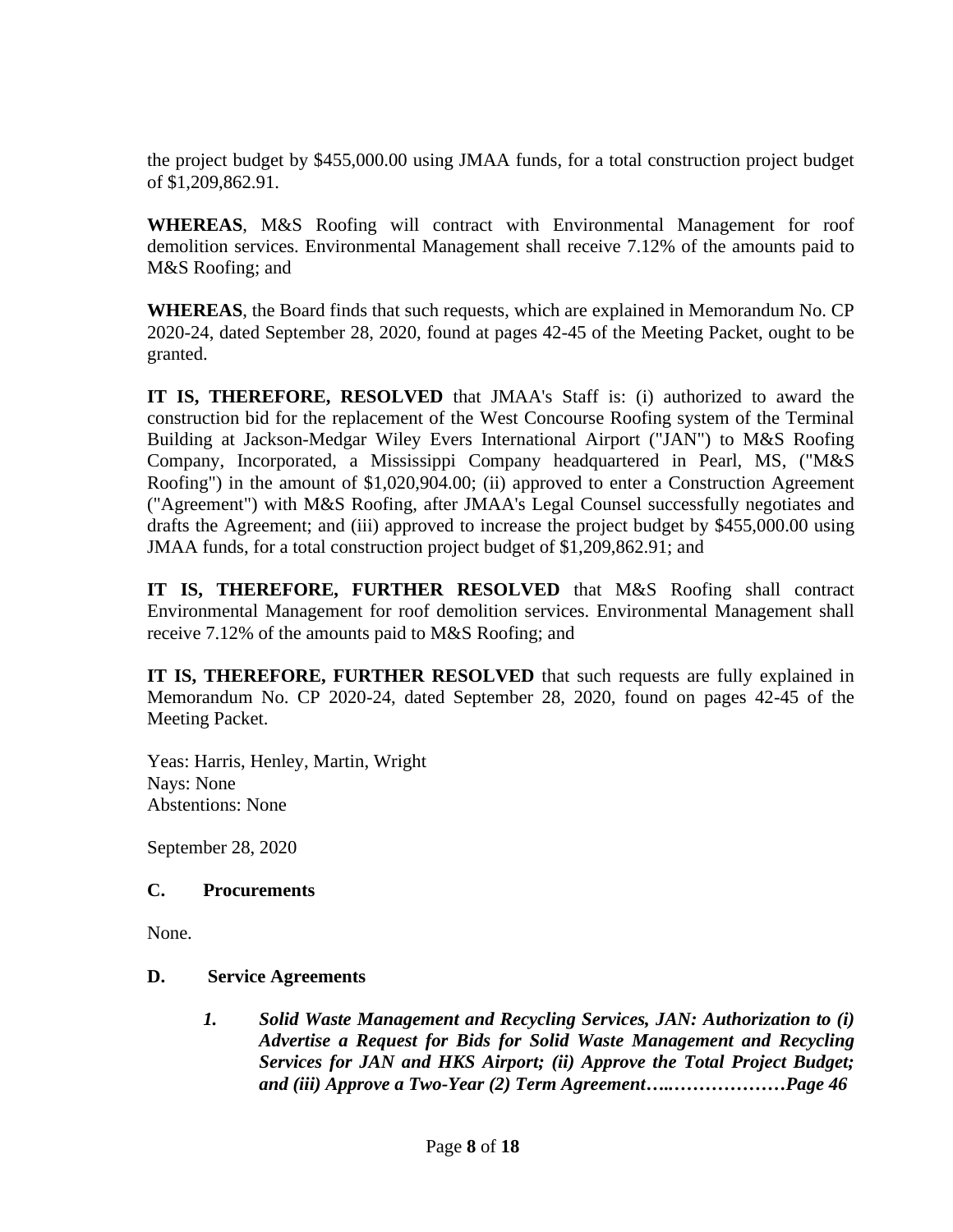#### **RESOLUTION CY-2020-179**

## **RESOLUTION: (I) AUTHORIZING JACKSON MUNICIPAL AIRPORT AUTHORITY'S ("JMAA") STAFF TO ADVERTISE A REQUEST FOR BIDS FOR SOLID WASTE MANAGEMENT AND RECYCLING SERVICES FOR JACKSON-MEDGAR WILEY EVERS INTERNATIONAL AIRPORT ("JAN") AND HAWKINS FIELD AIRPORT ("HKS"); (II) APPROVING THE TOTAL PROJECT BUDGET; AND (III) APPROVING THE TWO-YEAR (2) TERM OF THE AGREEMENT**

Upon motion by Commissioner Pastor Henley, seconded by Vice-Chairman Martin, the following **RESOLUTION** was made and approved by a unanimous vote 4-0-0.

**WHEREAS**, the Board has considered the request of Jackson Municipal Airport Authority's ("JMAA") Staff for: (i) authority to advertise for competitive bids for Solid Waste Management and Recycling Services at Jackson-Medgar Wiley Evers International Airport ("JAN") and Hawkins Field Airport ("HKS"); (ii) approval of the total project budget not-toexceed \$125,000.00; and (iii) approval of a two-year (2) term Agreement; and

**WHEREAS**, the Board finds that such requests, which are explained in Memorandum No. Maintenance 2020-02, dated September 28, 2020, found at pages 46-48 of the Meeting Packet, ought to be granted.

**IT IS, THEREFORE, RESOLVED** that JMAA's Staff is: (i) authorized to advertise for competitive bids for Solid Waste Management and Recycling Services at Jackson-Medgar Wiley Evers International Airport ("JAN") and Hawkins Field Airport ("HKS"); (ii) the total project budget not-to-exceed \$125,000.00 is approved; and (iii) the two-year (2) term of the Agreement is approved; and

**IT IS, THEREFORE, FURTHER RESOLVED** that such requests are fully explained in Memorandum No. Maintenance 2020-02, dated September 28, 2020, found on pages 46-48 of the Meeting Packet.

Yeas: Harris, Henley, Martin, Wright Nays: None Abstentions: None

September 28, 2020

### **E. Grants**

*1. Additional CARES Act Funding for Fiscal Year 2021, JMAA: Authorization to Increase CARES Act Funding to be Applied in Fiscal Year 2021 to Mitigate Escalating Airline Costs Caused by Lower Enplanements Due to COVID-19………………………………………………………………Page 49*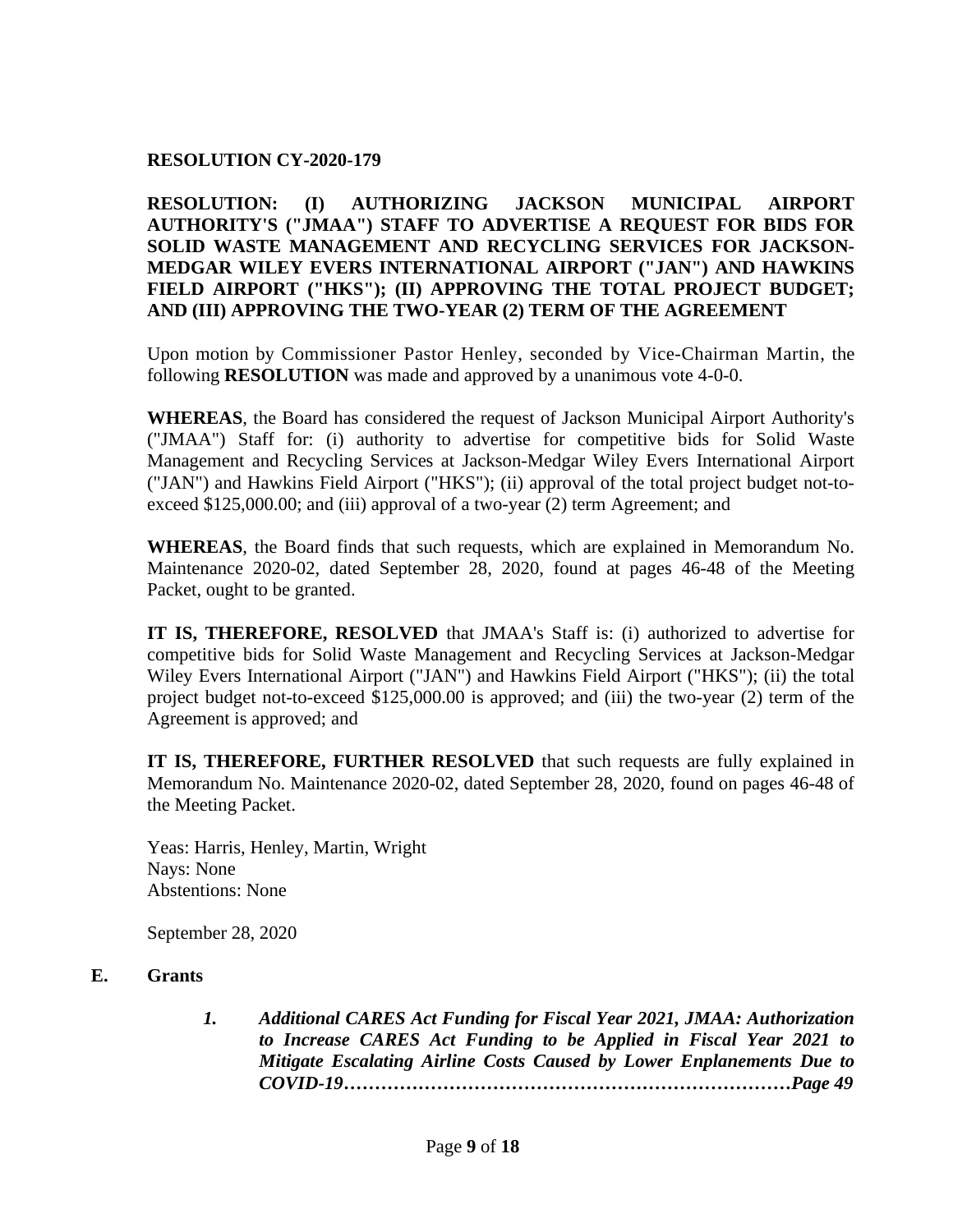#### **RESOLUTION CY-2020-180**

## **RESOLUTION AUTHORIZING JACKSON MUNICIPAL AIRPORT AUTHORITY'S ("JMAA") STAFF TO INCREASE CARES ACT FUNDING TO BE APPLIED IN FISCAL YEAR 2021 TO MITIGATE ESCALATING AIRLINE COSTS CAUSED BY LOWER ENPLANEMENTS DUE TO COVID-19**

Upon motion by Vice-Chairman Martin, seconded by Commissioner Pastor Henley, the following **RESOLUTION** was made and approved by a unanimous vote 4-0-0.

**WHEREAS**, the Board has considered the request of Jackson Municipal Airport Authority's ("JMAA") Staff for authority to increase the CARES Act funding to be applied in the Fiscal Year 2021 from \$2,465,000.00 to \$3,543,100.00 to mitigate escalating airline costs caused by lower enplanements due to COVID-19; and

**WHEREAS**, the Board finds that such request, which is explained in Memorandum No. Executive 2020-02, dated September 28, 2020, found at pages 49-50 of the Meeting Packet, ought to be granted.

**IT IS, THEREFORE, RESOLVED** that JMAA's Staff is authorized to increase the CARES Act funding to be applied in the Fiscal Year 2021 from \$2,465,000.00 to \$3,543,100.00 to mitigate escalating airline costs caused by lower enplanements due to COVID-19; and

**IT IS, THEREFORE, FURTHER RESOLVED** that such request is fully explained in Memorandum No. Executive 2020-02, dated September 28, 2020, found on pages 49-50 of the Meeting Packet.

Yeas: Harris, Henley, Martin, Wright Nays: None Abstentions: None

September 28, 2020

## **F. Other Matters**

*1. Fiscal Year 2021 Property, Casualty, and Liability Insurance, JMAA: Authorization to (i) Accept the FY 2021 Insurance Renewal Proposal; (ii) Bind and Purchase the New Policies; and (iii) Accept Any Lower Quotes that JMAA's Insurance Agent May Receive In Time To Evaluate and Recommend that Purchase Before the New Policies are Bound ("Porter Insurance Agency and Arthur J. Gallagher Risk Management, Inc.").…………………………………………………………………..Page 51*

## **RESOLUTION CY-2020-181**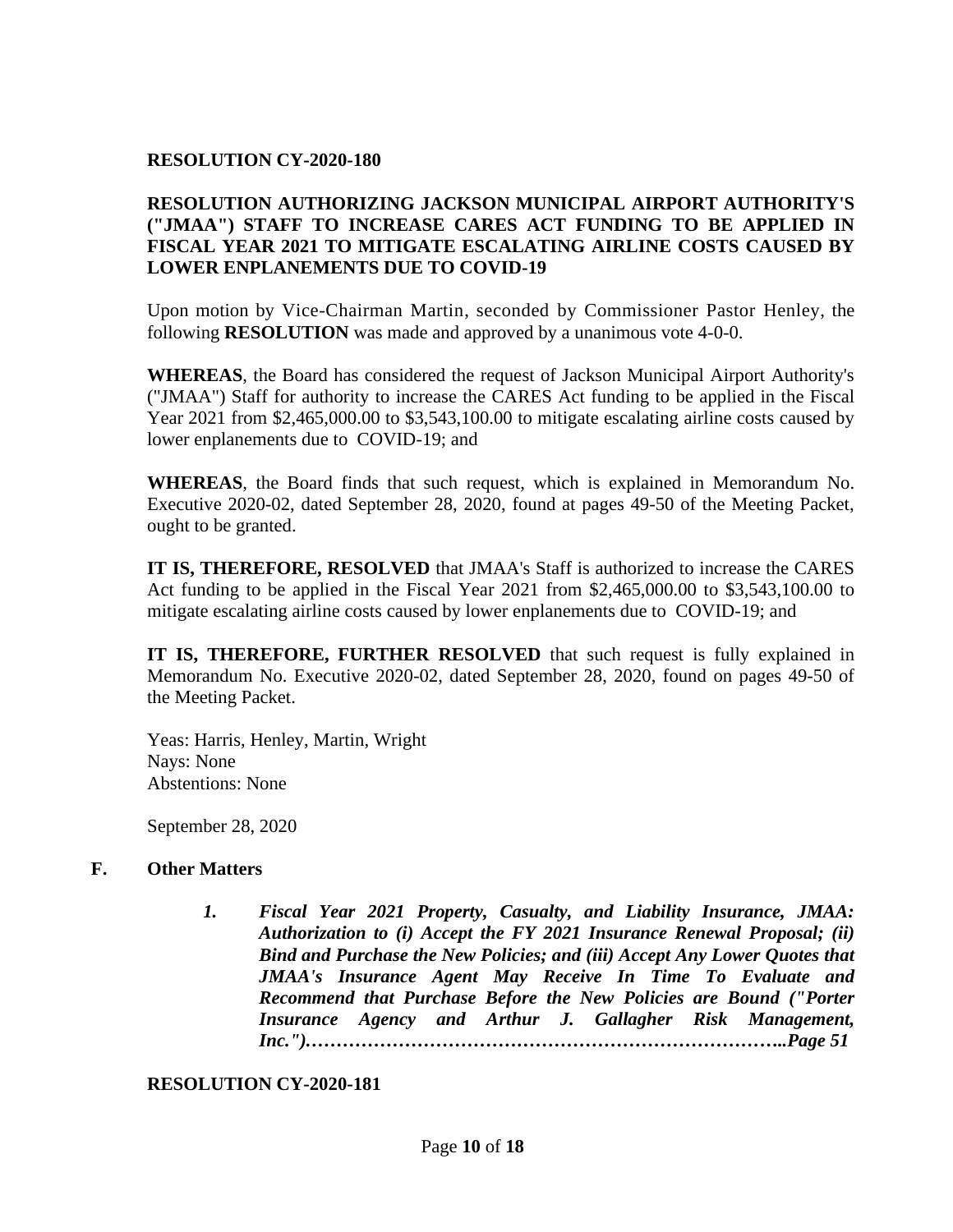**RESOLUTION AUTHORIZING: (I) ACCEPTANCE OF THE FISCAL YEAR 2021 INSURANCE RENEWAL PROPOSAL BY PORTER'S INSURANCE AGENCY, WITH SUPPORT FROM ARTHUR J. GALLAGHER RISK MANAGEMENT, INC.; (II) BINDING AND PURCHASING OF NEW POLICIES; AND (III) ACCEPTANCE OF ANY NEW LOWER QUOTES RECEIVED BEFORE THE BINDING OF NEW POLICIES** 

Upon motion by Vice-Chairman Martin, seconded by Commissioner Pastor Henley, the following **RESOLUTION** was made and approved by a unanimous vote 4-0-0.

**WHEREAS**, the Board has considered the request of Jackson Municipal Airport Authority's ("JMAA") Staff for authority to: (i) accept the Fiscal Year 2021 Insurance Renewal proposal by Porter's Insurance Agency, Inc., with support from Arthur J. Gallagher Risk Management, Inc. (collectively, JMAA's "Insurance Agent"); (ii) bind and purchase the new policies as detailed in the synopsis table in the Memorandum dated September 28, 2020 found at pages 51-52 of the Meeting Packet; and (iii) accept any lower quotes that JMAA's Insurance Agent may receive in time to evaluate and recommend that JMAA purchase before the new policies are bound; and

**WHEREAS**, the Board finds that such requests, which are explained in the Memorandum dated September 28, 2020, found at pages 51-52 of the Meeting Packet, ought to be granted.

**IT IS, THEREFORE, RESOLVED** that JMAA's Staff is authorized to: (i) accept the Fiscal Year 2021 Insurance Renewal proposal by Porter's Insurance Agency, Inc., with support from Arthur J. Gallagher Risk Management, Inc. (collectively, JMAA's "Insurance Agent"); (ii) bind and purchase the new policies as detailed in the synopsis table in the Memorandum dated September 28, 2020 found at pages 51-52 of the Meeting Packet; and (iii) accept any lower quotes that JMAA's Insurance Agent may receive in time to evaluate and recommend that JMAA purchase before the new policies are bound; and

**IT IS, THEREFORE, FURTHER RESOLVED** that such requests are fully explained in the Memorandum dated September 28, 2020, found on pages 51-52 of the Meeting Packet.

Yeas: Harris, Henley, Martin, Wright Nays: None Abstentions: None

September 28, 2020

## *2. Commissioner's Committee Activities*

Chairman Harris asked if any of the Board Members wanted to present any Commissioner Committee activities. In response Commissioner LTC(R) Wright stated that he would like to provide some information about the Community Outreach Committee Supply Drive that occurred on September 26, 2020.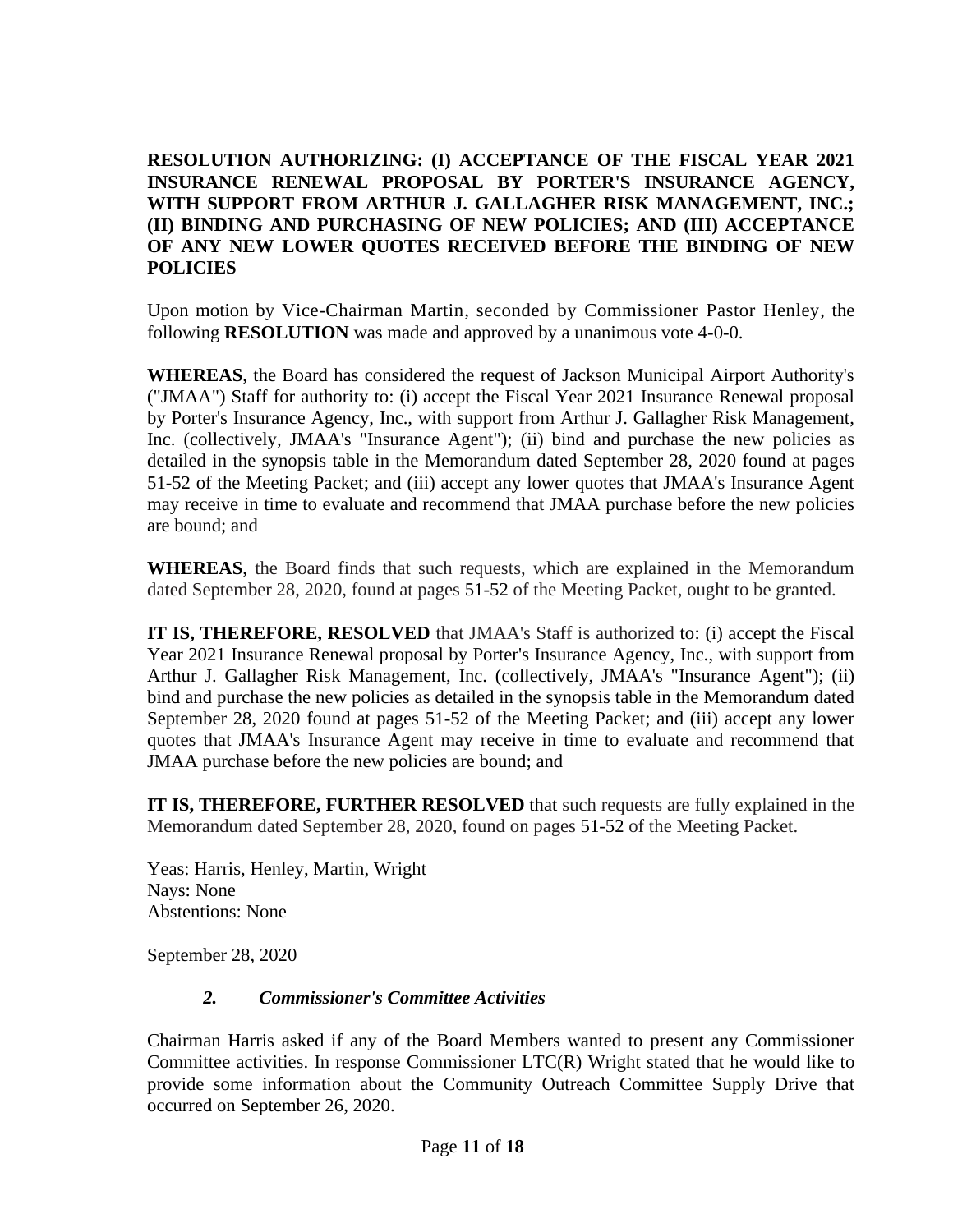Commissioner LTC(R) Wright asked that Ms. LSherie Dean, Director of Communications, Marketing, and Public Relations, tell the Board about JMAA's participation in the September 26, 2020 Supply Drive.

Next, Chairman Harris asked that Dr. Nycole Campbell-Lewis, Chief Administrative Officer, assist Ms. Dean with the presentation.

Ms. Dean informed that Board that the Back To School Supply Drive was held at the Metro Center Mall on September 26, 2020. It was well attended by Jackson Public Schools ("JPS") and JMAA Staff Members. She identified the persons attending the event and the items provided to the children in attendance. Also, she informed the Board that the City of Jackson and the Boys and Girls Club participated in the Supply Drive Partnership. Further, the Boys and Girls Club presented the Mayor of the City of Jackson, Chokwe Antar Lumumba, and JPS with an award for their efforts in assisting with the drive. Continuing, she told the Board that there was a request by the participants for other things to make the event better next year. She prepared a document as to the things to make next year's event a huge event.

Next, Dr. Lewis thanked the Commissioners for attending the event and Chairman Harris for her vision in connecting the dots. Also, she thanked Staff Members that donated to the cause. She said that Staff would continue to provide service and work in conjunction with the City of Jackson, MS, and its community. It is important that the Jackson community understands the business of JMAA and that the Jackson community is important to the success of JMAA.

## *3. Disadvantaged Business Enterprise Report Correction*

Next, Mr. Brown corrected the statistics provided above as to JMAA's contracts with Minority/Women/Disadvantaged Business Enterprises ("M/W/DBEs") and City of Jackson based businesses during August 2020:

- Direct and Indirect Payments to M/W/DBEs Firms: 47% of the Total Amount of Eligible Payments; and
- Payments to City of Jackson, MS-based firms: 43% of the Total Amount of Eligible Payments.

# **4. Capital Improvement Program ("CIP") Committee**

Chairman Harris informed the Board that she met with the CIP Committee, and it received suggestions and sound advice for updates as to particular criteria from the Federal Aviation Administration. Therefore, Staff would like to adjust and update the criteria. She informed Attorney Walker that the updates will be in the CIP manual and that it will be provided to him. She then requested that Mr. Brown give some additional information regarding Staff's request.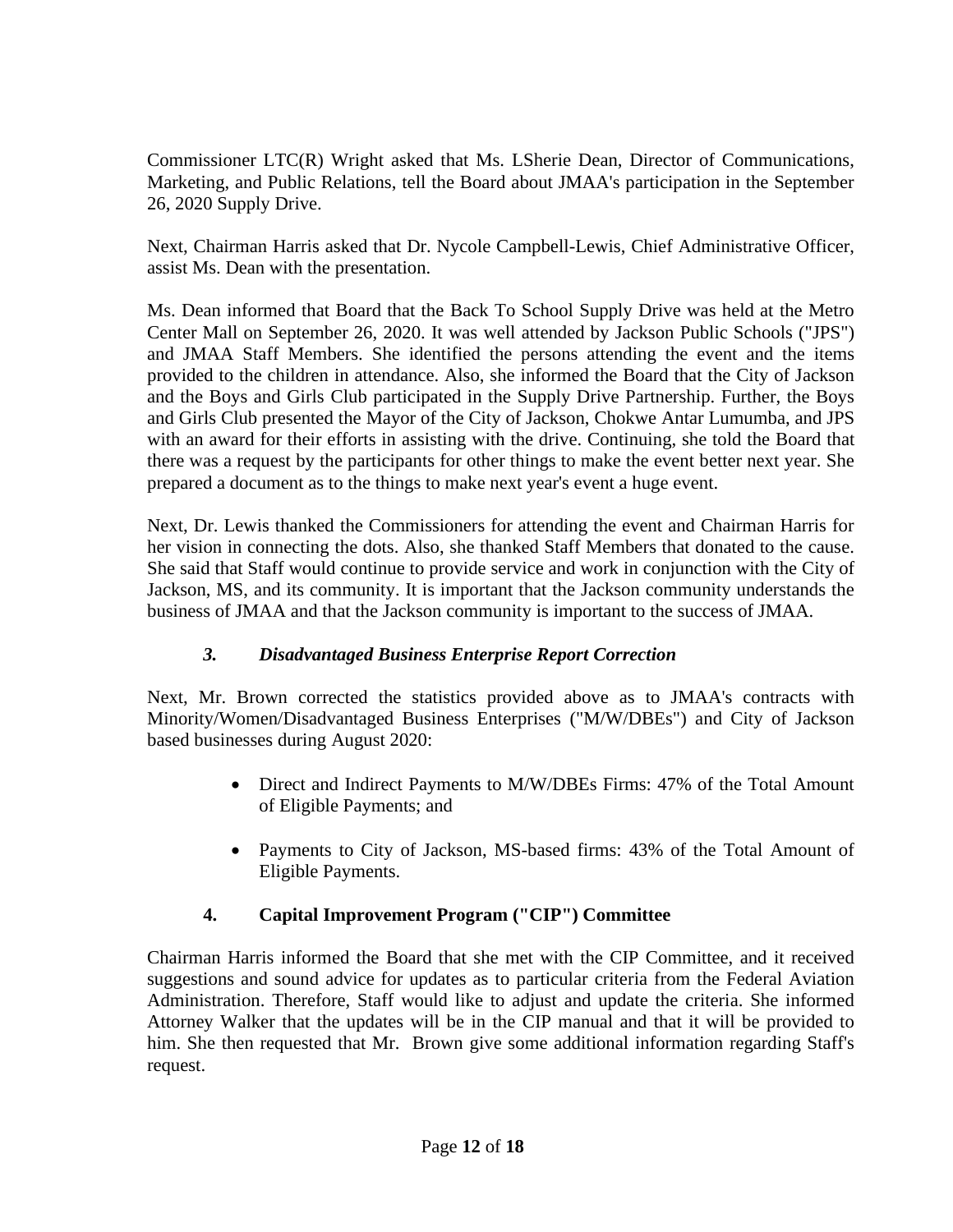Next, Mr. Brown addressed the Board and stated that Staff is requesting an Addendum to the Requests for Proposals ("RFP") for the Taxiway Alpha-Phase 2 Project. He explained that Section 2.14 of the original RFPs would be deleted, and Respondents would not be required to submit proposed costs in the future. Further, he explained that the criteria would consist of the following: Experience, thirty (30) maximum points; Qualifications, ten (10) maximum points; Participation, twenty (20) maximum points; Capacity, twenty-five (25) maximum points; and Organization of the Submission fifteen (15) maximum points; for a total of one hundred (100) points for the overall submission. He added that the Cost Itemization Form, on page 86 of the original RFP, would also be deleted via the Addendum. Lastly, Mr. Brown stated that electronic submission shall be submitted to bids@JMAA.com, along with an acknowledgment to be signed by the proponent.

After that, Chairman Harris announced that before she calls for a motion regarding Staff's request, the Board will consider the request last on the Agenda, so the Board has an opportunity to review the distributed documents thoroughly. She added that this request was last minute; therefore, the Board did not receive it before the Meeting.

Next, Chairman Harris called for a motion to close the Open Session and go into Closed Session to determine if the Board needs to enter into Executive Session.

## **OPEN SESSION**

The Board, pursuant to the motion of Commissioner Pastor Henley, seconded by Vice-Chairman Martin, by a unanimous vote, resolved to close the Meeting. Chairman Harris asked all, except Mr. Paul A. Brown, CEO, and attorneys from Walker Group, PC, to vacate the room. Additionally, persons attending the Meeting telephonically or via video conference were disconnected from the Meeting.

All present, with the exceptions noted, were directed to vacate the room; this was done.

The Board went into Closed Session at 4:40 p.m.

## **CLOSED SESSION**

After a discussion regarding the matters proposed to be discussed in Executive Session, Commissioner Pastor Henley moved that the Board enter Executive Session to consider one (1) pending litigation matter as to the annexation cases by Flowood and Pearl, MS, and by the City of Jackson. Vice-Chairman Martin seconded the motion, and the Commissioners resolved to enter Executive Session for the stated purposes by a unanimous vote.

The Closed Session ended at 4:45 p.m.

## **OPEN SESSION**

Chairman Harris then invited persons outside the room to re-enter, and some did. Chairman Harris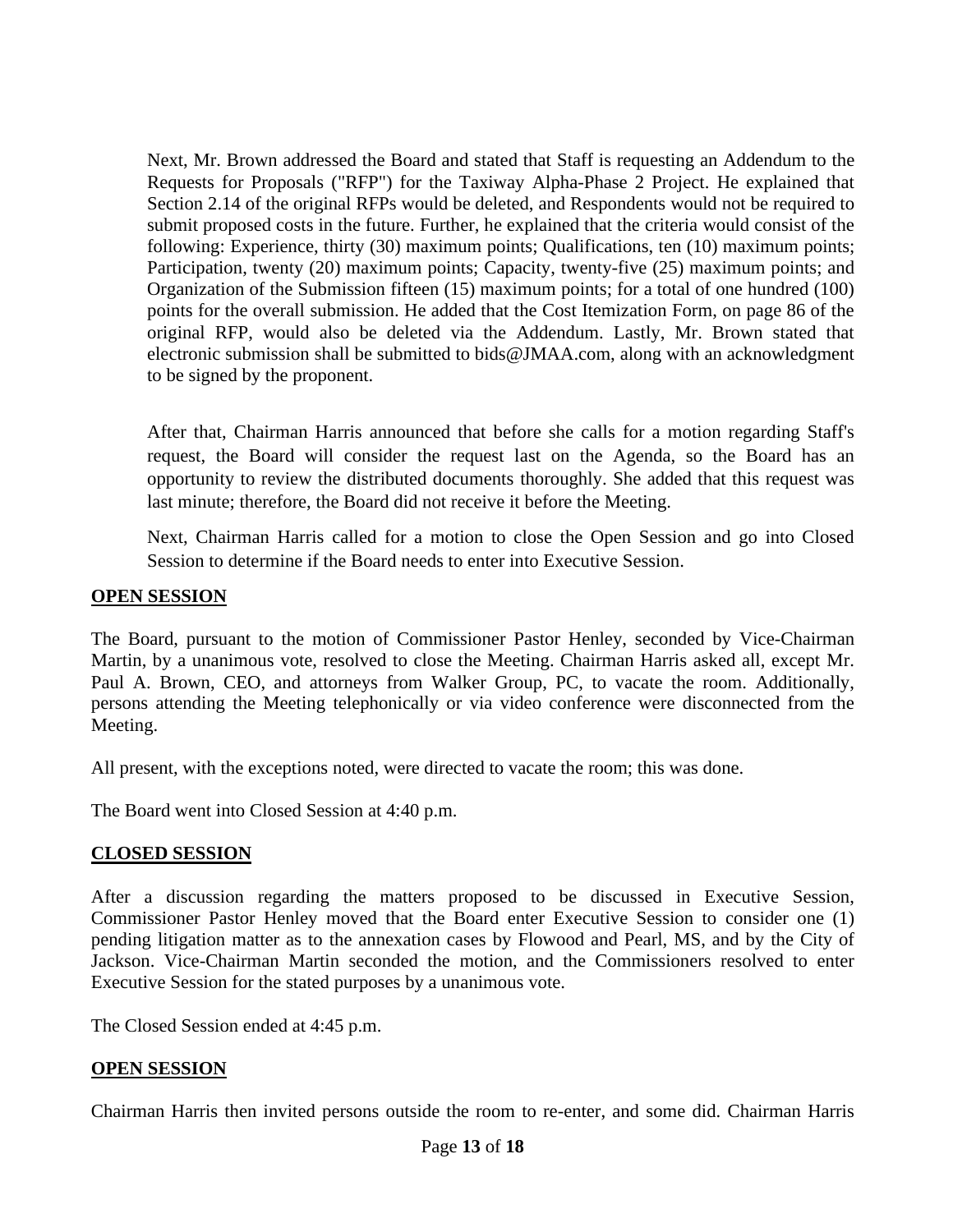then stated in Open Session that the Board, during Closed Session, voted to enter Executive Session to discuss one (1) pending litigation matter as to the annexation cases by Flowood and Pearl, MS, and by the City of Jackson. Further, she stated that Commissioner Pastor Henley made the motion to go into Executive Session, Vice-Chairman Martin seconded the motion, and the Commissioners, by a unanimous vote, resolved to enter Executive Session for the stated purposes.

Chairman Harris asked all present, except for Mr. Paul A. Brown, CEO, and attorneys from Walker Group, PC, to vacate the room.

The Board went into Executive Session at 4:46 p.m.

## **EXECUTIVE SESSION**

During the Executive Session, the Board discussed one (1) pending litigation matter as to the annexation cases.

*1. The Board took no action as to one (1) pending litigation matter as to the annexation cases by Flowood and Pearl, MS, and by the City of Jackson.*

Upon motion by Commissioner Pastor Henley, seconded by Vice-Chairman Martin, and unanimous approval of the Commissioners, the Executive Session ended at 5:03 p.m.

## **OPEN SESSION**

Open Session reconvened at 5:04 p.m.

The persons attending the Meeting telephonically or via videoconference were invited to rejoin the Meeting in open session. Some persons rejoined the Meeting.

Chairman Harris announced that the Meeting was open. She then announced that no action was taken as to the one (1) pending litigation matter as to the annexation cases by Flowood and Pearl, MS, and by the City of Jackson.

*3. Addendum No. 1 to the JMAA's Solicitation for Project No. 012-17, the Rehabilitation of Taxiway Alpha - Phase 2 Project* 

## **RESOLUTION CY-2020-182**

## **RESOLUTION ADOPTING ADDENDUM NO. 1 TO THE REQUEST FOR PROPOSALS AS TO PROJECT NO. 012-17, THE TAXIWAY ALPHA - PHASE 2 PROJECT, AT THE JACKSON-MEDGAR WILEY EVERS INTERNATIONAL AIRPORT**

Upon Motion by Vice-Chairman Martin, seconded by Commissioner Pastor Henley, the following **RESOLUTION** was made and unanimously approved.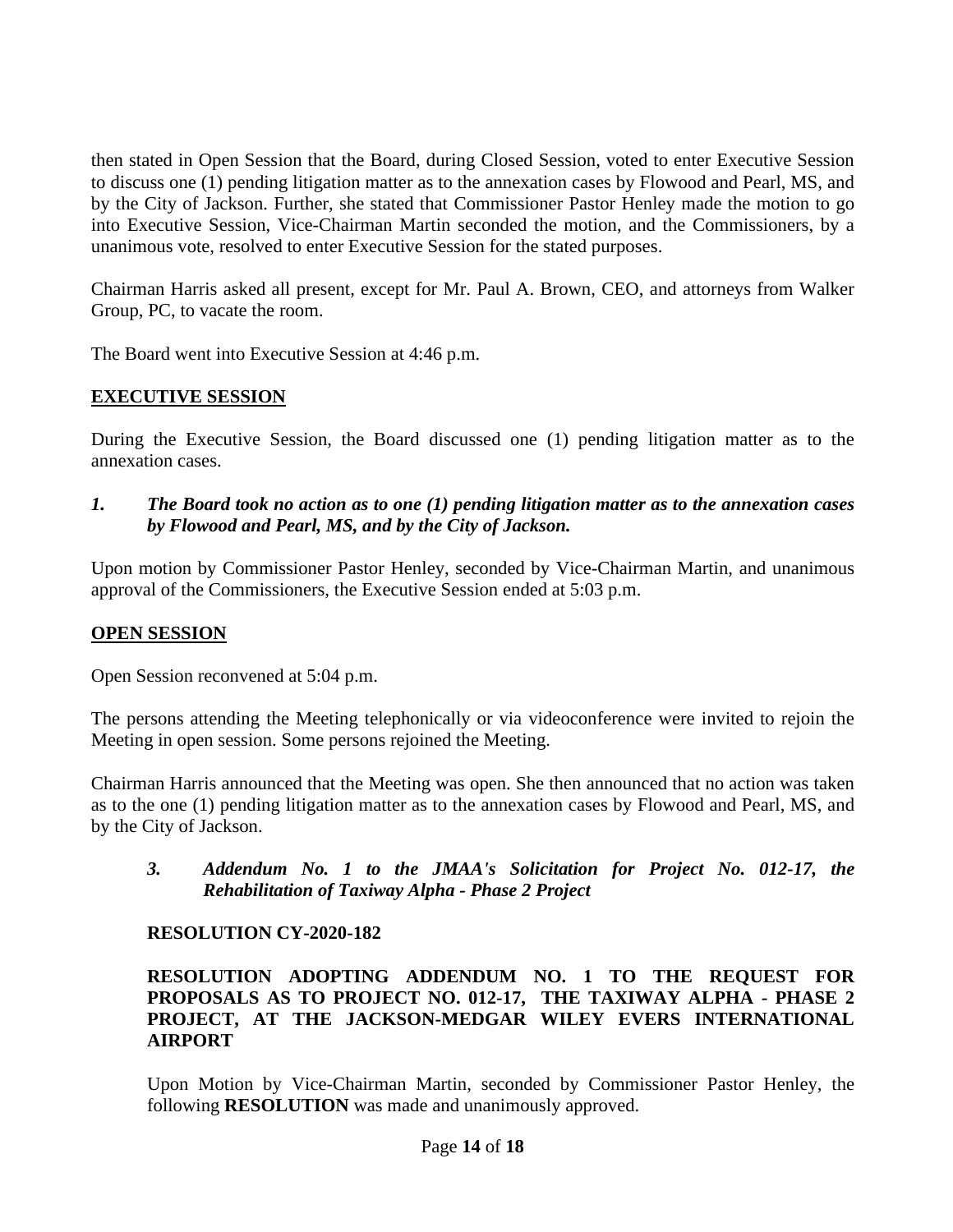**WHEREAS,** Board has considered the request of Jackson Municipal Airport Authority's ("JMAA") Staff to adopt Addendum No. 1 to the RFP as to Project No. 012-17, Taxiway Alpha – Phase 2, deleting Section 2.14 and adjusting the scoring criteria; and

**WHEREAS**, the Board of Commissioners of JMAA have reviewed the proposed Addendum No. 1 to the RFP as to Project No. 012-17, Taxiway Alpha – Phase 2, deleting Section 2.14 and adjusting the scoring criteria as shown in Addendum No. 1, a copy of which is attached to this Resolution as Exhibit 1, and the Board finds that said proposed Addendum No. 1 should be adopted and implemented.

**IT IS, THEREFORE, RESOLVED** that the Board adopts and approves Addendum No. 1 to the RFP as to Project No. 012-17, Taxiway Alpha – Phase 2, deleting Section 2.14 and adjusting the scoring criteria, a copy of which is attached as Exhibit 1 to this Resolution.

Yeas: Harris, Henley, Martin, Wright Nays: None Abstentions: None

September 28, 2020

## **4.** *Capital Improvement Program Handbook Revisions*

## **RESOLUTION CY-2020-183**

## **ADOPTING THE REVISED AND UPDATED CAPITAL IMPROVEMENT PROGRAM ("CIP") HANDBOOK AS TO THE REQUEST FOR PROPOSALS ("RFP") SELECTION PROCESS FOR THE JACKSON MUNICIPAL AIRPORT AUTHORITY ("JMAA")**

Upon Motion by Commissioner Pastor Henley, seconded by Vice-Chairman Martin, the following **RESOLUTION** was made and unanimously approved.

**WHEREAS,** the Jackson Municipal Airport Authority's ("JMAA") Staff utilizes a Capital Improvement Program ("CIP") Handbook in the Capital Programming Division of JMAA; and

**WHEREAS,** Staff recommends updating and revising JMAA's current Capital Improvement Program Handbook to include a revised and updated Request For Proposals ("RFP") Scoring Criteria and Evaluation Sheet; and

**WHEREAS**, the Board of Commissioners of JMAA reviewed the proposed updated and revised RFP Scoring Criteria and Evaluation Sheet for the CIP Handbook, a copy of which is attached to this Resolution as Exhibit 1, and the Board finds that said proposed revised and updated RFP Scoring Criteria and Evaluation Sheet for the CIP Handbook should be adopted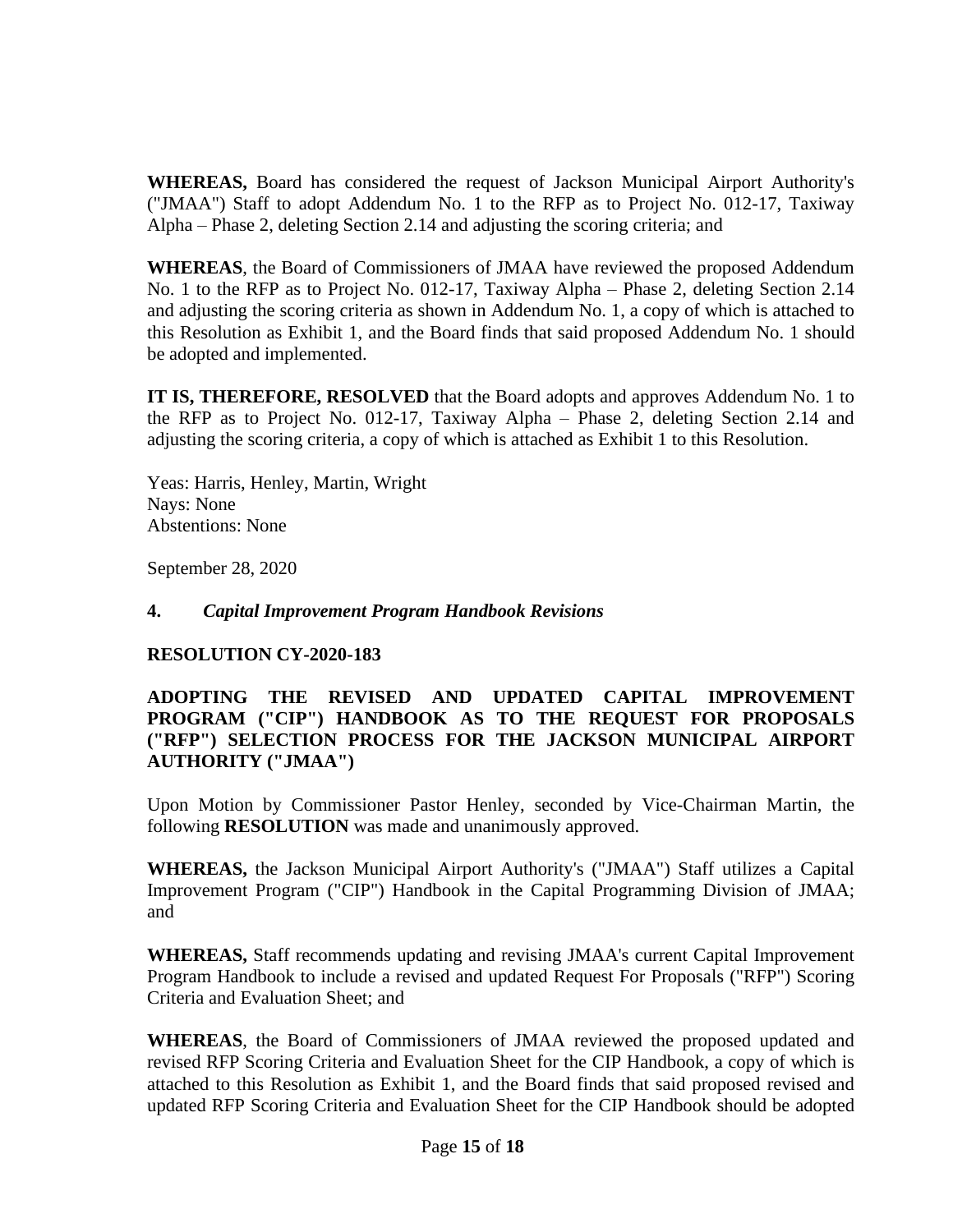and implemented as the RFP Scoring Criteria and Evaluation Sheet for the CIP Handbook of JMAA.

**IT IS, THEREFORE, RESOLVED** that the Board approves the revised and updated RFP Scoring Criteria and Evaluation Sheet to be included in the Capital Improvement Program Handbook for the Jackson Municipal Airport Authority, a copy of which is attached as Exhibit 1 to this Resolution and authorizes the use and implementation of said revised and updated RFP Scoring Criteria and Evaluation Sheet included for CIP Handbook upon adoption of this Resolution.

Yeas: Harris, Henley, Martin, Wright Nays: None Abstentions: None

September 28, 2020

## **G. New Business**

## *1. Chairman Harris's Outgoing Message*

Chairman Harris provided her report at this point on the Agenda. She summarized JMAA's accomplishments during her 2020 Fiscal Year tenure as Chairman of the JMAA Board of Commissioners. She expressed her appreciation to the individuals and entities who supported and continue to support her and the Jackson Municipal Airport Authority ("JMAA"). Further, she thanked the Commissioners for their support and confidence in her.

## *2. Board Elections*

## **RESOLUTION CY-2020-184**

## **RESOLUTION REGARDING THE ELECTION OF THE CHAIRMAN OF THE BOARD OF COMMISSIONERS OF JMAA FOR FISCAL YEAR 2021**

Upon motion by Commissioner LTC(R) Wright, seconded by Chairman Harris, the following **RESOLUTION** was made and adopted by a unanimous vote (4-0-0) of all Commissioners.

**WHEREAS**, Commissioner LTC(R) Wright nominated Vice-Chairman/Commissioner Robert E. Martin to be Chairman of the JMAA Board of Commissioners for Fiscal Year 2021 and Chairman/Commissioner Harris seconded that nomination; and

**WHEREAS**, there were no further nominations.

**IT IS, THEREFORE, RESOLVED** that Vice-Chairman/Commissioner Robert E. Martin is elected as the Chairman of the JMAA Board of Commissioners during JMAA's Fiscal Year 2021.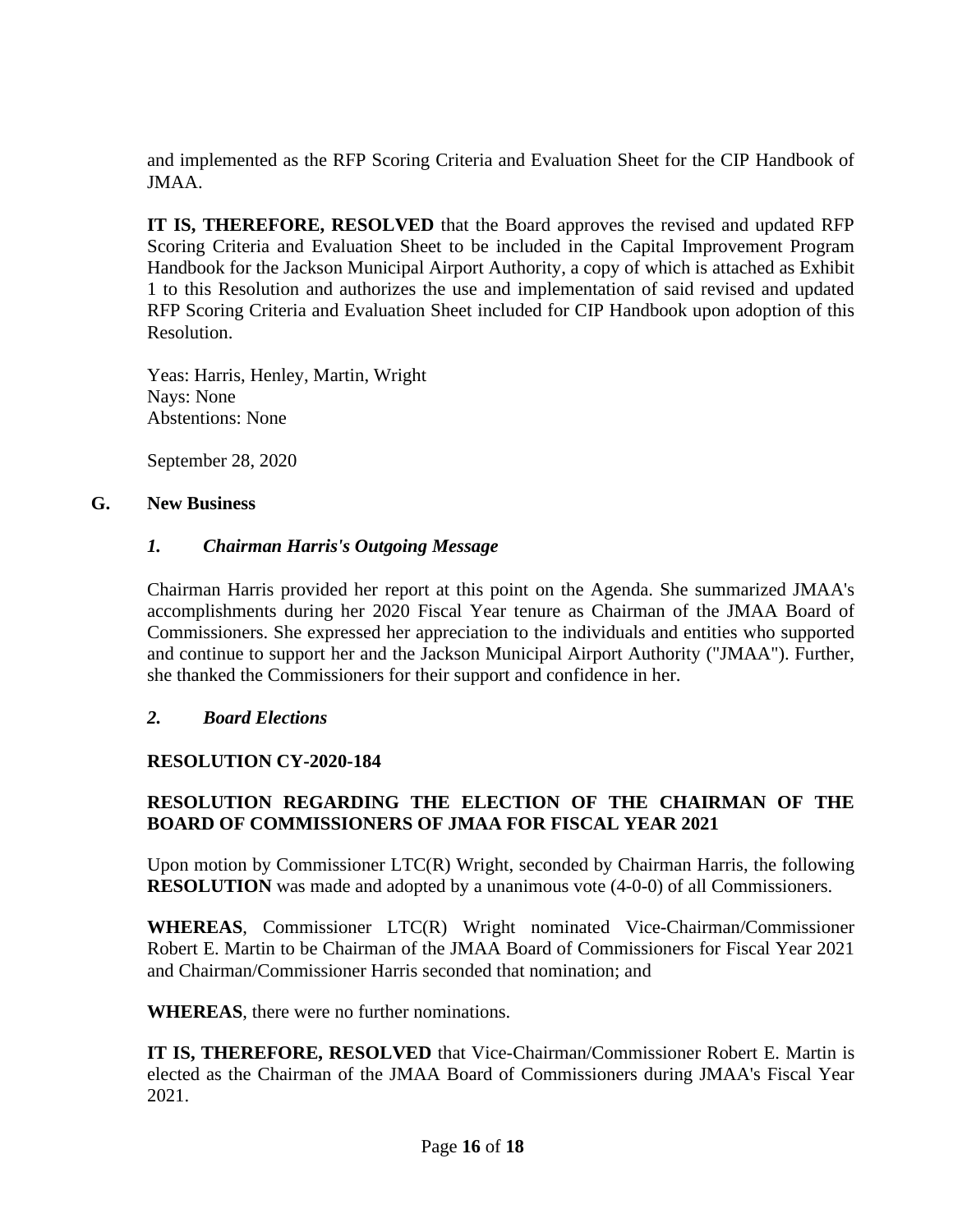Yeas: Harris, Henley, Martin, Wright Nays: None Abstentions: None

September 28, 2020

#### **RESOLUTION CY-2020-185**

### **RESOLUTION REGARDING THE ELECTION OF THE VICE-CHAIRMAN OF THE BOARD OF COMMISSIONERS OF JMAA FOR FISCAL YEAR 2021**

Upon motion by Vice-Chairman Martin, seconded by Commissioner LTC(R) Wright, the following **RESOLUTION** was made and adopted by a majority vote (3-0-1) of the Commissioners.

**WHEREAS**, Vice-Chairman Martin nominated Chairman/Commissioner LaWanda D. Harris to be Vice-Chairman of the JMAA Board of Commissioners for Fiscal Year 2021 and Commissioner LTC(R) Wright seconded that nomination; and

**WHEREAS**, there were no further nominations.

**IT IS, THEREFORE, RESOLVED** that Chairman/Commissioner LaWanda D. Harris is elected as the Vice-Chairman of the JMAA Board of Commissioners during JMAA's Fiscal Year 2021.

Yeas: Harris, Martin, Wright Nays: None Abstentions: Henley

September 28, 2020

#### **VIII. ADJOURNMENT**

Thereafter, it was moved by Vice-Chairman Martin, seconded by Commissioner LTC(R) Wright, that the Meeting of the Board be adjourned. The Board then held the following discussion:

Commissioner LTC(R) Wright commented that the current team worked well together and accomplished quite a bit. Thus, he was glad that the nominations went as they did. However, to continue what is going on, individuals not in the leadership roles must continue to contribute also. In that regard, Commissioner Pastor Henley, with his background, has identified and raised many issues to keep JMAA on the straight and narrow. As for himself, he likes being on the ground, mixing it up as opposed to being in leadership. Accordingly, he is very comfortable with the current make-up of the Board and its current direction.

Page **17** of **18** Next, Vice-Chairman Martin expressed to Commissioner Wright that he appreciated his comments. He stated that he wanted to thank all Commissioners for taking him under their wings when he